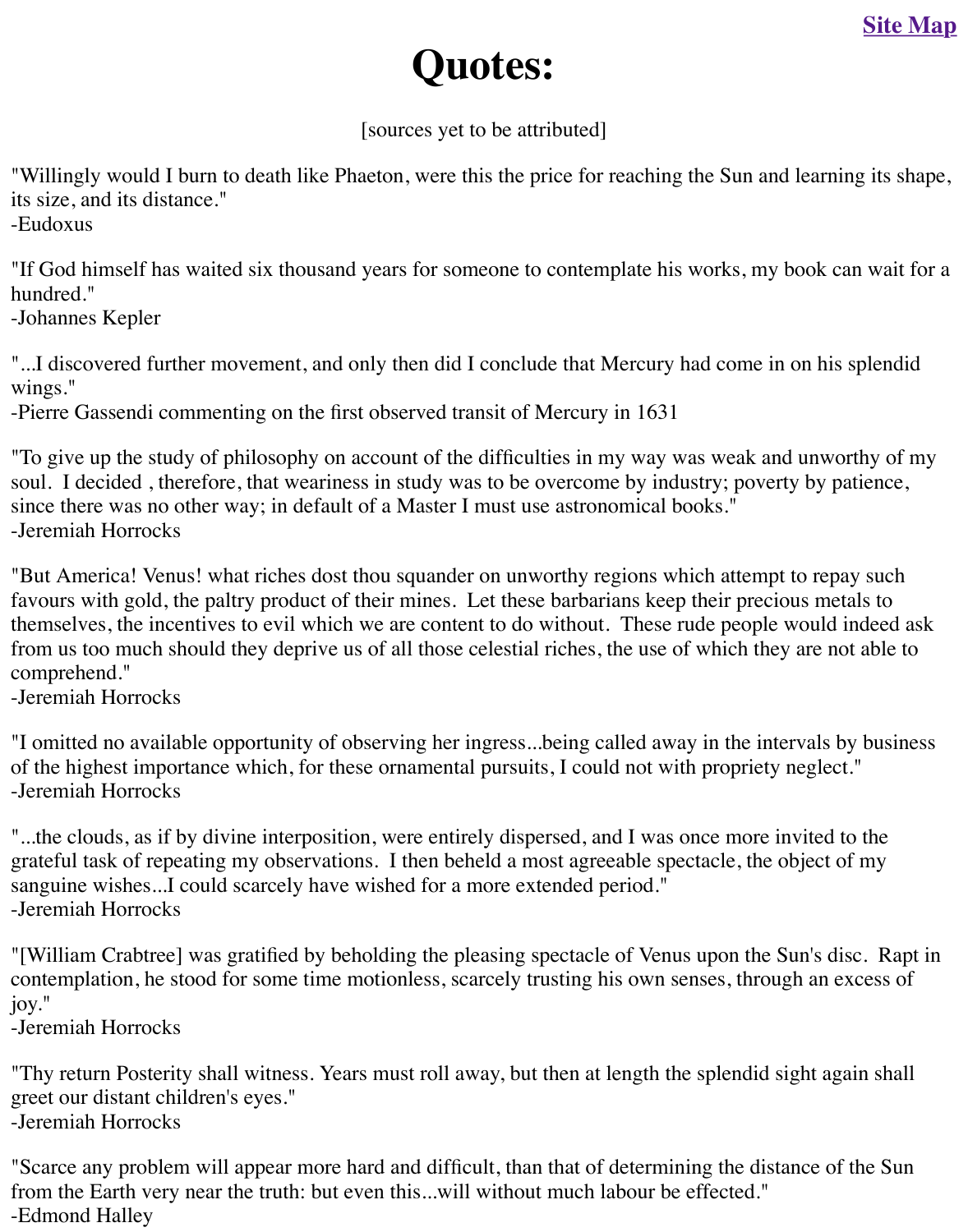"This sight...is by far the noblest astronomy affords..." -Edmond Halley

"I earnestly wish them all imaginable success; in the first place that they may not, by the unseasonable obscurity of a cloudy sky, be deprived of this most desirable sight; and then, that having ascertained with more exactness the magnitudes of the planetary orbits, it may redound to their eternal fame and glory." -Edmond Halley

"We will not proceed thither [to Bencoolen], let the consequence be what it will." -Charles Mason

Pleasures of the like nature may sometimes be experienced; but at this instant, I truly enjoyed that of my observation, and was delighted with the hopes of its being still useful to posterity, when I had quitted this life."

Jean-Baptiste Chappe d' Auteroche

"Liquor gives us the necessary strength for determining the distance of the Earth from the Sun." -Alexandre-Gui Pingré

"That is the fate which often attends astronomers...exiling myself from my motherland, only to be the spectator of a fatal cloud, which arrived in front of the Sun at the precise moment of my observation, snatching from me the fruit of my efforts and exertions." -Guillaume Joseph Hyacinthe Jean Baptiste Le Gentil

"I know that I have only a little time left to live, but I have fulfilled my aim and I die content." -Jean-Baptiste Chappe d' Auteroche

"...the several Powers of Europe will again contend which of them shall be most instrumental in contributing to the solution of this grand problem. Posterity must reflect with infinite regret upon their negligence or remisssness, because the loss cannot be repaired by the united efforts of industry, genius or power." -Thomas Hornsby

"When we consider the ingenuity of the method employed in arriving at this determination [of the Astronomical Unit], and the refined nature of the process by which it is carried into effect, we cannot refrain from acknowledging it to be one of the noblest triumphs which the human mind has ever achieved in the study of physical science."

-Robert Grant

"Still, to have seen even a part of a transit of Venus is an event to remember for a lifetime, and we felt more delight than can easily be expressed at even this slight gleam of success." -Robert Ball

"We are now on the eve of the second transit of a pair, after which there will be no other till the twenty-first century of our era has dawned upon the earth, and the June flowers are blooming in 2004. When the last transit season occurred the intellectual world was awakening from the slumber of ages, and that wondrous scientific activity which has led to our present advanced knowledge was just beginning. What will be the state of science when the next transit season arrives God only knows. Not even our children's children will live to take part in the astronomy of that day. As for ourselves, we have to do with the present... -William Harkness

"L 'homme propose-- Dieu dispose." -Excerpt from 1882 *Illustrated London News*